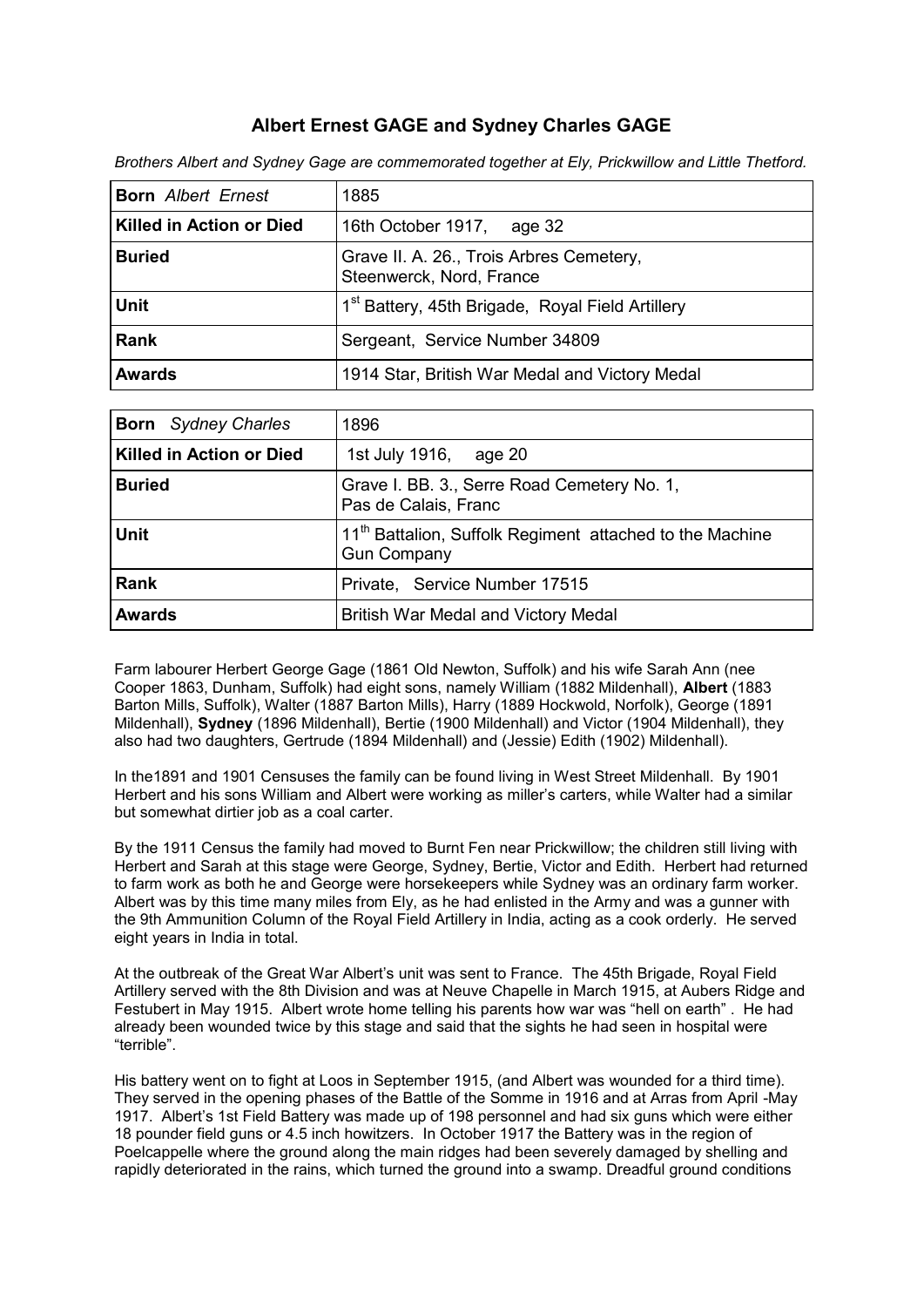had a bad effect on the British Batteries, who needed to move large amounts of artillery and ammunition to support the next attacks of the Third Battle of Ypres, aka Passchenedaele. Albert was killed in action at this time and buried in the graveyard of the 2nd Australian Casualty Clearing Station at Steenwerck. By the time he died he had seen over sixteen years of service and been wounded four times.



Albert's younger brother Sydney joined one of the battalions formed by the Isle of Ely Territorial Association at the outbreak of the War and was finally mobilised for the Front on 9th January 1916. He was attached to the Suffolks' Machine Gun Company. Unlike Albert, he survived just seven months at the Front. He died on the first day of the Somme— he was injured when he was sent to look for an officer and, although he reached the Casualty Clearing Station, Sydney died of wounds. He was originally buried in one of the small in situ Somme battlefields, then later reburied at Serre Road in the Spring of 1917.

Albert left effects of £34 0s 9d to Rosetta May Gage in his will. Rosetta (1895 Barton Mills) was Albert's cousin, perhaps we should assume from this legacy that she was also his sweetheart. Sydney's effects were sent to his mother Sarah, and amounted to £5 19s 8d with a further £6 10s in 1919.

Albert and Sydney's father Herbert died in August 1919 in the infirmary at Ely Workhouse, and within the next few years their mother Sarah moved to Little Thetford, which explains the presence of her sons' names on the Little Thetford memorial. It also seems likely that Sarah was confused by the paperwork relating to her sons' gravestones in France, as the Commonwealth War Graves Record shows Sydney's record with Albert's age.

*Of course other Gage brothers also fought in the Great War; in 1917 Corporal Harry Gage was gazetted as receiving the Medaille Militaire, which was awarded by the President of the French Republic, for distinguished service rendered during the course of the campaign.*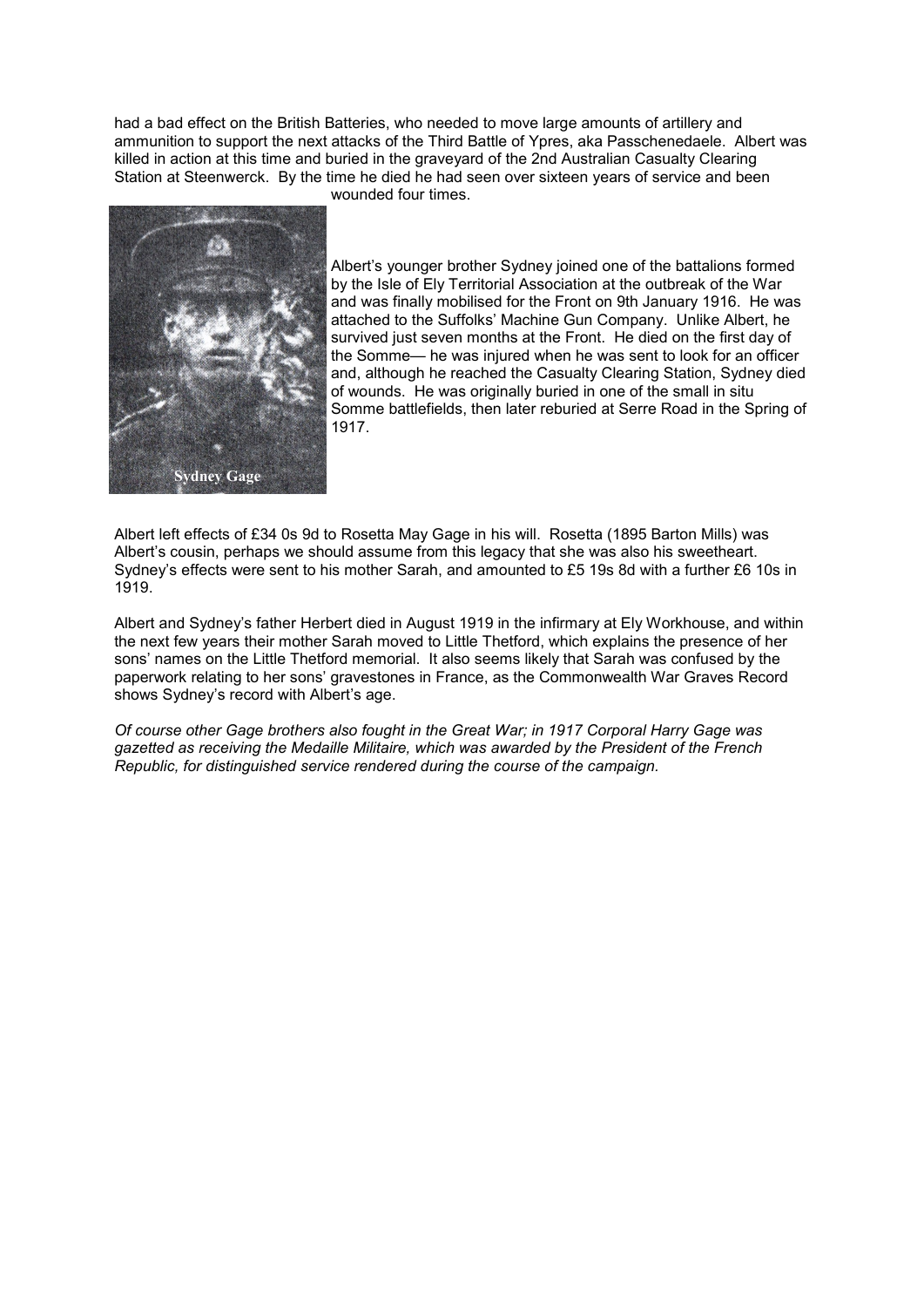# **Francis Walter GATHERCOLE and George Mansfield GATHERCOLE**

| <b>Born</b> Francis Walter      | 1891                                        |
|---------------------------------|---------------------------------------------|
| <b>Killed in Action or Died</b> | 30th December 1916,<br>age 25               |
| <b>Buried</b>                   | Grave F 1301, Ely Cemetery                  |
| <b>Unit</b>                     | 9 <sup>th</sup> Battalion, Suffolk Regiment |
| <b>Rank</b>                     | Private, Service Number 28508               |
| <b>Awards</b>                   | British War Medal and Victory Medal         |

*The Gathercoles lost two of their sons within four months of each other in 1916.*

| George Mansfield<br><b>Born</b> | 1889                                                              |
|---------------------------------|-------------------------------------------------------------------|
| <b>Killed in Action or Died</b> | 31st August 1916, age 27                                          |
| <b>Buried</b>                   | Grave III. F. 36, Puchevillers British Cemetery,<br>Somme, France |
| <b>Unit</b>                     | 17 <sup>th</sup> Battalion Middlesex Regiment                     |
| <b>Rank</b>                     | Private, Service Number G/24421                                   |
| <b>Awards</b>                   | British War Medal and Victory Medal                               |

George Gathercole (1863 Feltwell, Norfolk) and his wife Alice (nee Peters, 1864 Ely) were originally from the local area but spent some time in London in the 1890s before returning home. Their children were: James (1887 Feltwell, Norfolk); **George** (1889 Feltwell, Norfolk); **Francis** (1891 Plaistow, London); Mary Ann (1895 Plaistow, London); William (1897 Plaistow, London); John (1899, Ely); and Walter (1902, Mildenhall—probably Burnt Fen).

George was an agricultural labourer, and in the 1891 Census the family of four lived at the evocatively named "Mud Island" in Feltwell where George junior was born. In the 1901 Census, after the time in Plaistow, the family returned to Cambridgeshire where they lived at Burnt Fen, and James and George junior joined their father in farm work. Later, in 1911, the family can be found at Shepherd Drove near Littleport with Francis, William, John and Walter still living with their parents and the two oldest young men being engaged in farm work like their father. George junior was also still an agricultural labourer, but he was living at Decoy Farm, Sedge Fen, Brandon, Suffolk with his new wife Hannah (nee Mackender 1891 Lakenheath) whom he had married a few months earlier. George and Hannah had four children together: Francis (1911); George (1913); Alice (1914); and Arthur (1916). The family moved to Queen Adelaide in 1913.

Francis married Emma Rolph in the Summer of 1915 and their children were Francis (1916) and Clara.

George junior joined up on 8th April 1916 at Bury St Edmunds in the 17th Battalion of the Middlesex Regiment. This battalion was commonly known as the "Footballers Battalion" as the core of the battalion was a group of professional footballers. After a period home on leave in June, George reached the Front and fought on the Somme. He was badly injured soon after he and his Battalion had been involved in the attacks on Delville Wood, although they had since moved on to La Signy Farm. He was evacuated to the base of the 3rd and 44th Casualty Clearing Stations at Puchevillers where he died of his wounds.

Francis fought with the Suffolks and reached France after his brother George, in August 1916. He was seriously injured by shrapnel on the Somme (in the Sandpit area on the south eastern edge of Ginchy) within a few weeks of his arrival, on 12th September 1916. He also had a bullet lodged in his right shoulder. It must have been hoped that Francis would survive his wounds, as he was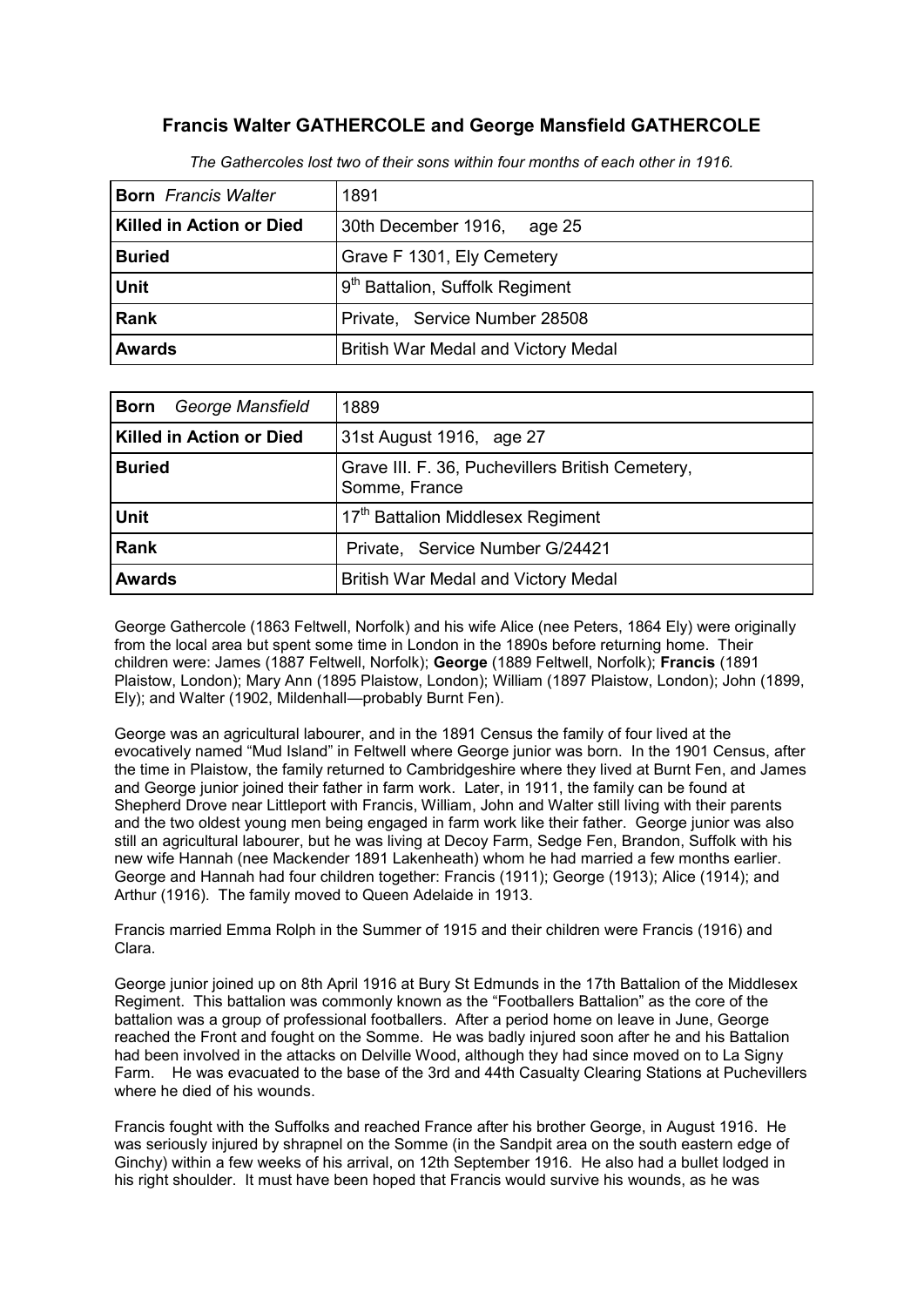transported back to England for treatment, but it was not to be, as the newspaper article below shows.

The Cambridge Independent Press of 5th January 1917 carried the account of Francis' funeral: *"The funeral of Pte F. W Gathercole of the Suffolks, who died from wounds received in action, took place at Ely on Wednesday. The deceased was 25 years of age. He was the son of Mr and Mrs George Gathercole , Springhead Lane, Ely, and residing nearby are his grief-stricken widow and two young children. Pte. Gathercole joined up under the Derby Scheme in April 1916, went out to France in the following August, and was wounded in the Battle of the Somme on September 12th with shrapnel, whilst a rifle bullet entered his right shoulder. He was invalided to the 2nd Eastern Hospital, Brighton, where a number of operations were performed on the gallant fellow in an endeavour to save his life. Unfortunately septic poisoning set in, and although everything possible was done for him, he passed away on December 30th in the presence of his wife, who had been with him for some ten weeks……..It may be remembered that a brother—Private G.M. Gathercole, Middlesex Regiment, was killed in action on August 31st 1916, leaving a widow and four little children; and there are three more brothers serving their King and country—Pte. Jas. Wm. Gathercole RGA (in France), Pte. Wm. Gathercole, Norfolk Regiment (in Egypt) and Pte. John Gathercole (now in training in England).*

*The procession was an imposing one...being headed by a whole detachment….procession from Springhead Lane to the cemetery….there was a very large attendance of the general public...three volleys were fired over the grave and the Last Post was sounded.."*

Late in 1917 Francis' widow Emma married Matthew Bidwell, and in late 1918 George's widow Hannah married George Whitehand. George Gathercole was commemorated under Queen Adelaide in the County Memorial in Ely Cathedral, the Holy Trinity Memorial and the Ely Market Place Memorial. Francis Gathercole is commemorated on the Ely Market Place Memorial and buried in Ely Cemetery. The two brothers are also remembered on the village memorial at Ten Mile Bank in West Norfolk—an indication the family must have also lived and worked in that area. George was also listed on the Roll of Honour in St Etheldreda's Church in Queen Adelaide—this church is now a private dwelling.

Emma received £4 1s 1d and a further £3 as Francis' effects, while Hannah received £1 19s 9d then £3 for George.

*Francis and George's siblings also served, with Mary Ann being a member of the Women's Land Army at Prickwillow. John went to France while he was still eighteen and was listed missing in March of 1918—fortunately he survived as a Prisoner of War. James was with the Royal Garrison Artillery in France and William with the Norfolk Regiment in Egypt.*



George Gathercole **Francis** Gathercole

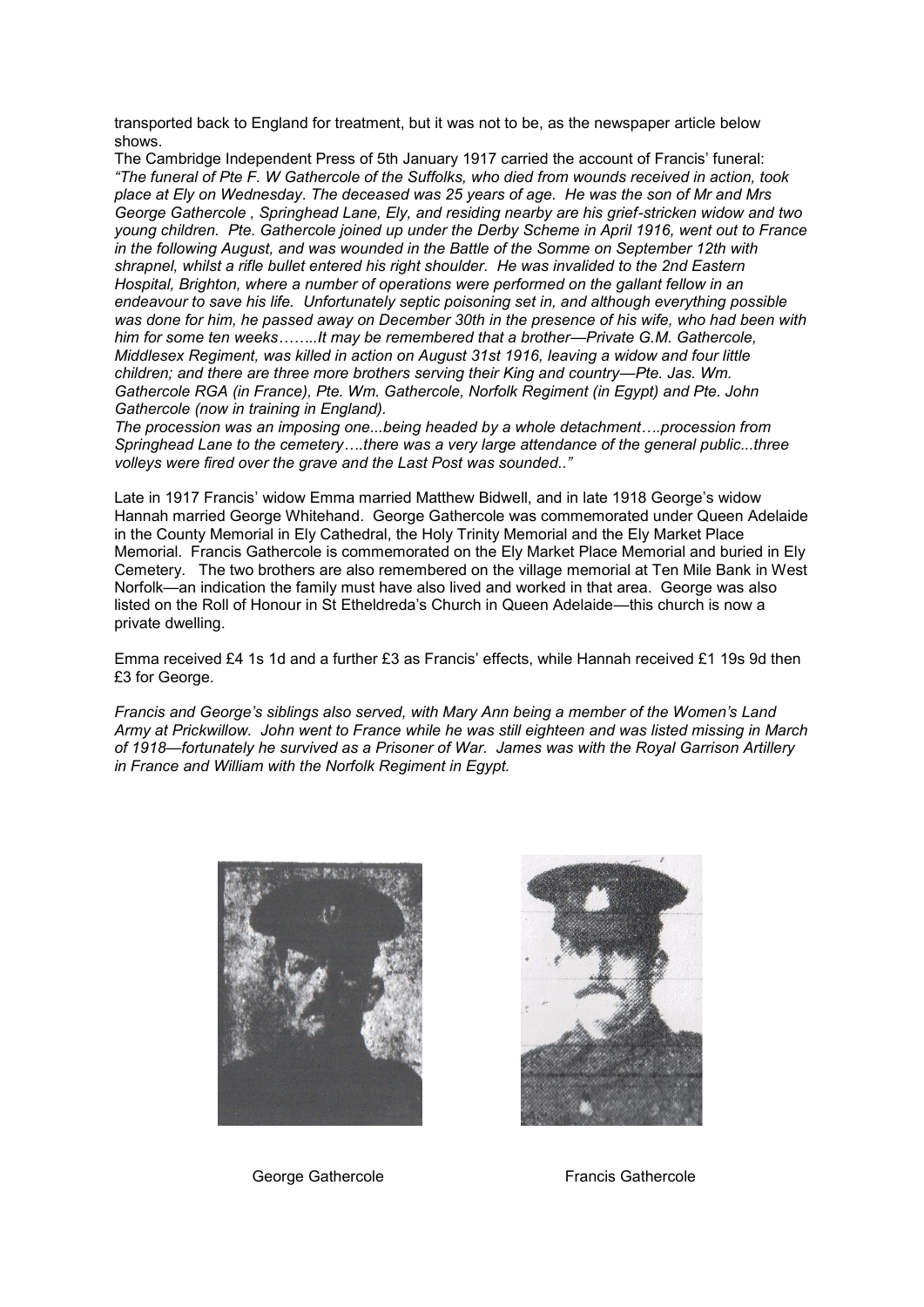| <b>Born</b>              | 1896                                            |
|--------------------------|-------------------------------------------------|
| Killed in Action or Died | 3rd May 1917, age 21                            |
| <b>Commemorated</b>      | Bay 9, Arras Memorial,<br>Pas de Calais, France |
| <b>Unit</b>              | 8 <sup>th</sup> Battalion Rifle Brigade         |
| Rank                     | Sergeant, Service Number S/13839                |
| <b>Awards</b>            | British War Medal and Victory Medal             |

**Jim Pate GENT**



**Jim Pate Gent** (he was indeed registered as "Jim" not "James" at his birth) was born in 1896 in Clavering, Essex, to Barford Gent (1862 Feltwell, Norfolk) and his wife Hannah (nee Hart, 1872 Ely). He was the second son of the family, with older siblings Eliza (1886 Nordith, Norfolk), Elizabeth (1892 Soham Cambridgeshire) and John (1894 Clavering, Essex) and younger siblings Thomas (1898 Little Thetford, Cambridgeshire), Lilian aka Elily (1900 Little Thetford), Ernest (1901 Little Thetford), Robert (1910 Little Thetford) and William (1912 Ely).

The 1901 Census shows that Barford Gent was a farmworker (a horseman on a farm), and the family was then living in Brick House, Front Street, Little Thetford. Just before the 1911 Census they moved into Bruham Cottage, Cambridge Road, Ely. John, Jim and Thomas were then all farmworkers, like their father.

Jim enlisted in the Rifle Brigade when he was nineteen, in 1915. He fought at the Battle of Flers-Courcelette in 1916, was promoted to Sergeant, and was then killed just north of

Cherisy and Triangle Wood in action in the Third Battle of the Scarpe. He was part of "A" Company, which was in the first wave of the attack, and, after initial success, the British were driven back in some disarray by heavy machine gun fire. He is commemorated as "missing" on the Arras Memorial; although he was originally buried in a marked grave this was "lost" during later bombardments of the area.

Jim's effects amounted to £10 13s 10d. An army visitor delivered his personal effects to his mother Hannah just two weeks after Jim's death—was this perhaps one of his Ely friends?

Jim was commemorated on both the Little Thetford and Ely Market Place Memorials as well as in St Mary's Church in Ely. After his death his parents moved out of Ely to Blackwing Drove, Prickwillow.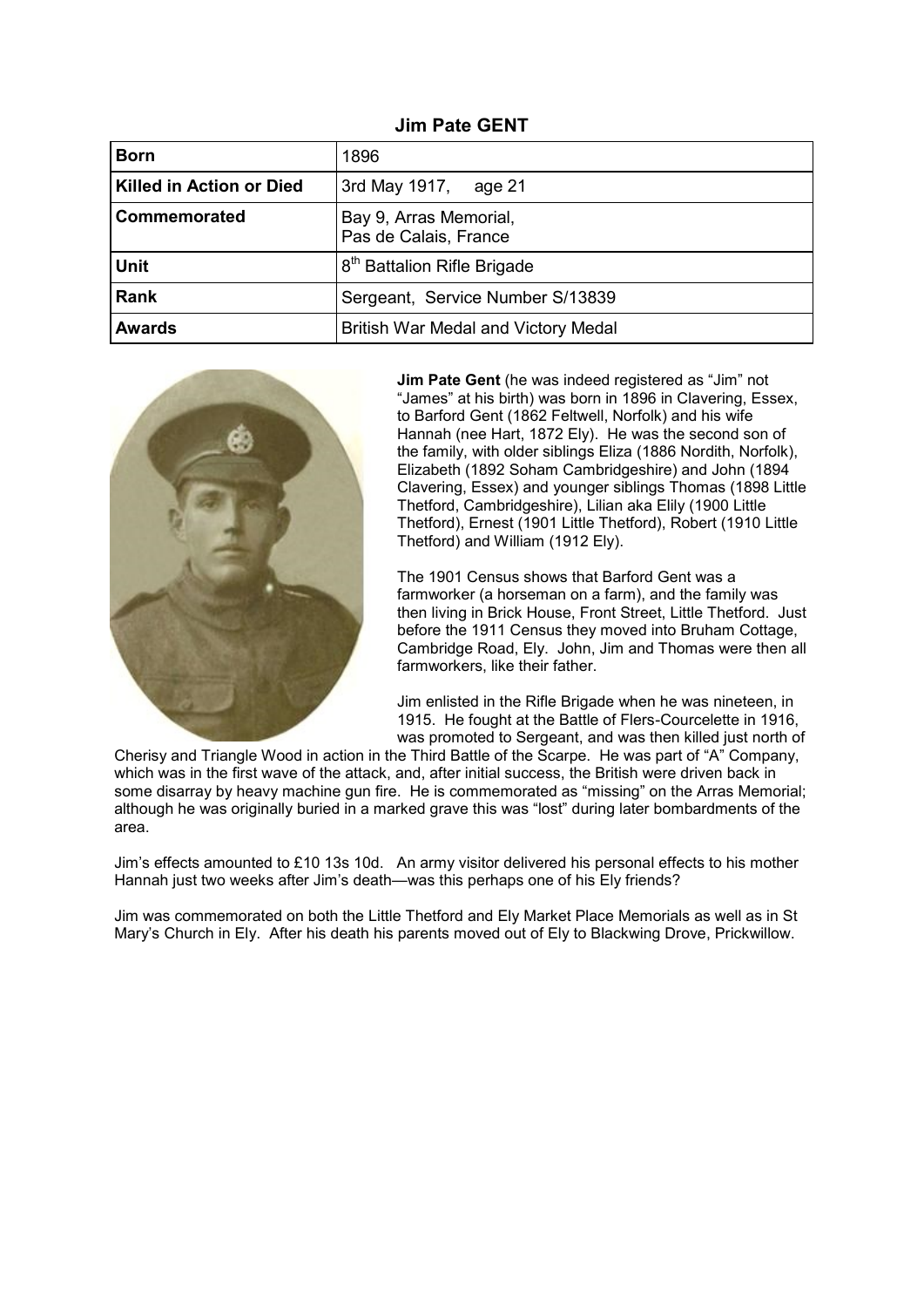#### **Bertie Julius GENTRY**

| <b>Born</b>                     | 1876                                                           |
|---------------------------------|----------------------------------------------------------------|
| <b>Killed in Action or Died</b> | 2nd August 1918,<br>age 43                                     |
| <b>Buried</b>                   | Grave D. 91., Ely Cemetery                                     |
| <b>Unit</b>                     | 26 <sup>th</sup> Training Reserve Battalion, Suffolk Regiment  |
| <b>Rank</b>                     | Regimental Quarter Master Sergeant.<br>Service Number TR9/5016 |
| <b>Awards</b>                   | Did not serve abroad                                           |

**Bertie Julius Gentry** was probably one of the most widely known of the casualties who are commemorated on the Ely Market Place Memorial. With his "splendid tenor voice" he was a leading figure in the musical life of Ely both before the War and until he was attested in 1916. Tragically he died of meningitis before he could recommence his musical career after the War.

Bertie Julius Gentry was born in Thaxted in Essex in 1877 to George Gentry (1849 Bocking, Essex) and Emily (nee Green, 1847 Bocking Essex). He was the middle child of the family, with siblings Herbert (1868 Bocking), Charles (1871 Thaxted, Essex), Inez (1872 Thaxted), Basil (1874 Thaxted), Lily (1880 Saffron Walden, Essex), Topsy (1881 Cambridge), Albert (1883 Cambridge), and Ernest (1886 Cambridge). His father George was a carpenter and joiner and Emily a dressmaker.

In 1881 the family lived in Kingston Street in Cambridge, and in 1891 in Sturton Street, Cambridge. In 1891 Bertie's older siblings were all in work with Herbert being a butler, Charles a confectioner and Basil a shop assistant, while Inez was obliged to stay at home as a mother's help looking after the younger children. Bertie himself was also working, as he had embarked upon his singing career as a boy chorister at St John's College.

Bertie married Laura Evelyn Newstead (1878 Banningham, Norfolk) in Cambridge late in 1899. The couple set up home in Lynfield Terrace, Ely, as Bertie had gained a lay clerk's position at the Cathedral, combined with a secretary's role. As Bertie embarked on his career at Ely he began to use "Bertram" as his professional name.

Bertram immersed himself in Ely musical life and his name appears frequently in the local newspaper as a member of the Ely Music Society and the Ely Trinity Amateur Operatic Society. He formed the Ely Cathedral Quartette Party (aka "The Glee Singers") with fellow lay clerks Fred Richardson, Alfred Haigh, and H. Francis Wyckes and they often performed solos, duets and quartets at local functions to great acclaim. We even know that one of Bertram's particularly popular "party pieces" was "The Death of Nelson". His name appears in accounts of functions as varied as a social evening at Burnet Fen School , where he sang with Frederick Carpenter, the headmaster of Prickwillow School, and organising major classical music concerts or operatic events. His female singing partner was usually Miss Pattie Legge L.R.A.M with whom he sang the Miserere scene from Il Travatore at the 1913 Masonic Banquet.

Bertram was also a keen member of the Ely Tennis Club and in 1913 was elected as the Club's assistant secretary.

In June 1906 Bertram appeared in the newspaper for a rather different reason to normal, as he was a witness in a speeding case where a car driver who had run over several chickens was taken to court. His evidence gives a small insight into Ely life: *" Herbert (sic.) Gentry..living on Lynn road, stated he was walking towards his house at 4.45.p.m. (after Evensong) when..he saw a motor car coming towards Ely at terrific speed, roughly approaching 40 miles an hour. There were not many people on the road. …….Defence Counsel: "Have you any means of gaining knowledge of speed?" Bertram: "I have ridden in a motor car." Counsel: "Not at that speed." Bertram: "No and I don't want to."………*

With the outbreak of the War Bertram, who was then thirty-eight, signed up with Ely's Volunteer Training Corps or home militia. In July 1915 the VTC became Volunteer Regiments of the Army. In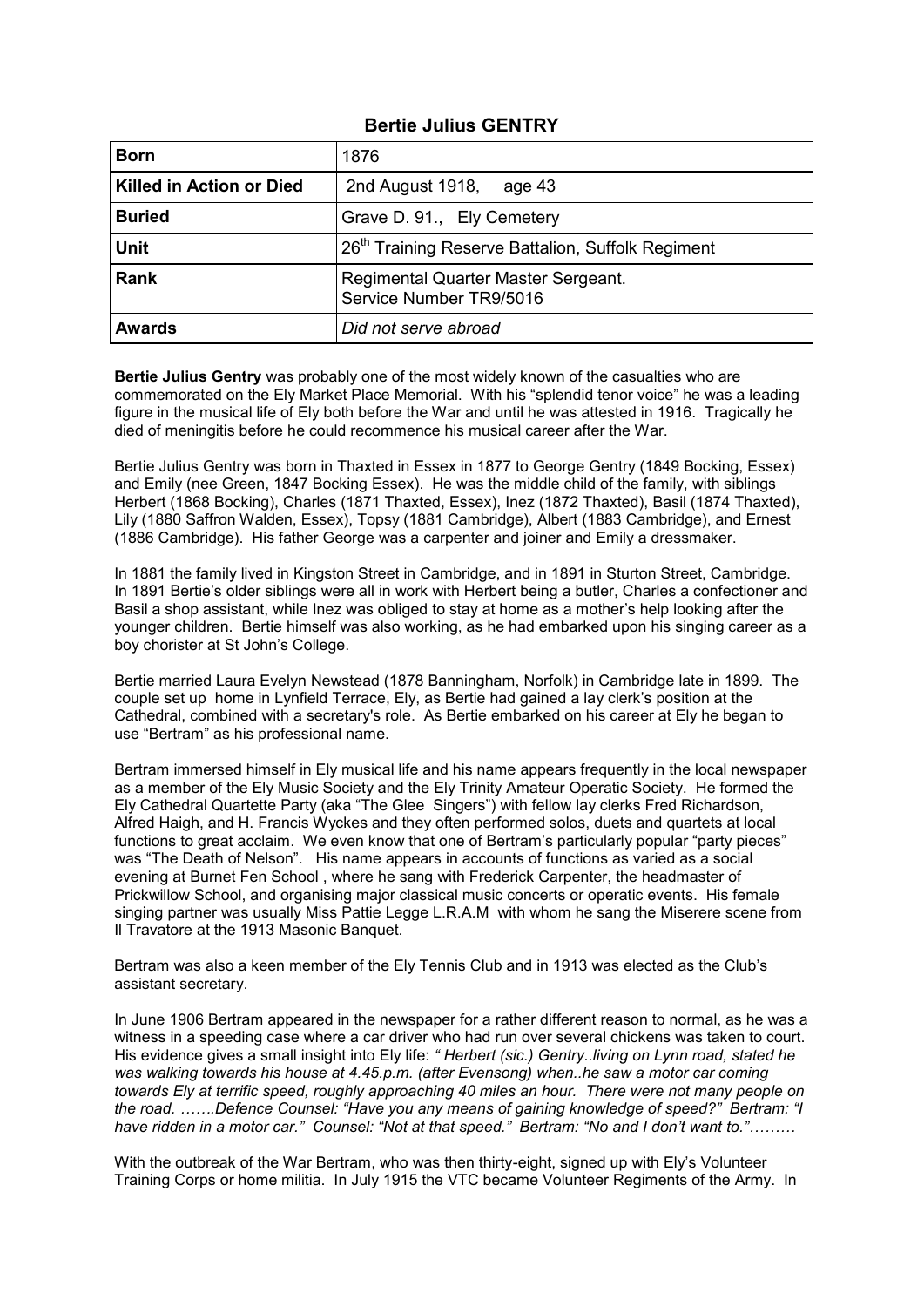a newspaper from 31st December 1915 Bertram appears in list of those VTC members who did well in his corp's monthly shooting competition.

Meanwhile Bertram continued encouraging Ely's musical life: in March 1915 he starred with Ely Musical Society in Bach's Passion According to St Matthew in Ely Cathedral *"the largest musical venture that had been undertaken since the outbreak of the War.".* Later, in June 1915: *"In the expectation that the troops billeted at Ely will shortly be leaving, a farewell concert was given in the Public Room on Thursday…..the concert was arranged by Mr H. W. Bragg and Mr B.J. Gentry, the latter being responsible for the programme, which was an excellent one." . While in October we learn* of his involvement in performances of "The Pirates of Penance" , including special free performances for the Suffolk Yeomanry, Essex Artillery, Belgian Refugees and the Boy Scouts.

Bertram was examined on 29th November 1915 as part of the call up of the special reserves. His medical record describes him as 5 feet 5 3/4 inches tall and in good physical condition although with several decaying teeth. He had his own initials tattooed on his upper left arm—B. E.J.G. Bertram also formally attested under the Derby Scheme, joining many other local men queuing at the recruiting sergeant's (Mr H Hovell) office early in December. He would then have been placed in a group with other volunteers of a similar age and awaited the arrival of his papers. Bertram was sent to Harwich on 21st June 1916. When later examined, in February 1917, his record was stamped "not likely to be fit". This proved to be the case as the newspaper later recorded he "had one or two serious illnesses since his enlistment". Although attempting to enlist in the 10th Suffolks (Service Number 34243) he was placed in the Army Reserves.

In September 1916 the Reserve Battalion became the 26th Training Reserve Battalion and was for a period at Harwich. Sergeant Gentry was here promoted to Acting Quartermaster Sergeant on 26th January 1918. As Bertram was no longer employed at the cathedral, the Gentrys moved from their home in Downham Road, Ely, to Sturton Street in Cambridge.

Bertram never went abroad, yet the Cambridge Independent Press of 9th August 1918 shared the sad news of Bertram's wartime death and funeral:

*"We regret to record the death of Q.M.S. Gentry which occurred on Friday at the 1st Eastern General Hospital in Cambridge. The deceased, who was 41 years of age, joined the Suffolks about two years ago, being afterwards attached to the Bedfordshire Regiment (B Company 52nd Bedford Regiment). He was taken ill at a camp in Norfolk, and the news that he had passed away, reaching Ely last weekend, came as a painful surprise to his many friends. His body was brought to the city on Saturday. The possessor of a fine tenor voice, Mr Gentry was appointed a lay clerk of Ely Cathedral some 19 years ago, having previously been in the choir of St John's College, Cambridge. He was a member of the cathedral quartette party, appearing at numberless concerts in the city and district, some of which in aid of charitable purposes he helped to organise. He was a member of the Ely Constitutional Club, and the flag was placed at half-mast on the occasion of his death. The Dean of Ely, preaching at the Cathedral on Sunday evening, made a passing reference to the sad event. The funeral took place on Wednesday morning, the first part of the service being held in Ely Cathedral, where he had for so many years taken part in the daily services." The procession included the Bishop and the Dean, a detachment from the Bedfordshire Regiment, from the Ely Volunteers and a*  large congregation which included many of the well-*known people of the City of Ely, including the Inspector of Police."*

Bertram actually died close to home when in the General Hospital at Cambridge, as Laura had moved to 99 Hills Road, Cambridge, and she was present at his death. He had been admitted to the hospital on 28th July 1918 with myelitis (inflammation of the spinal cord) which had resulted in the loss of the use of his legs. His hospital record shows that he had a bout of influenza just two weeks previously which had triggered the condition.

Following Bertram's death Laura married Frank Sadler in 1921 and moved to 16 Riverside, Cambridge. She received £5 1s 6d as Bertie's effects, with a final £12 10s in 1919.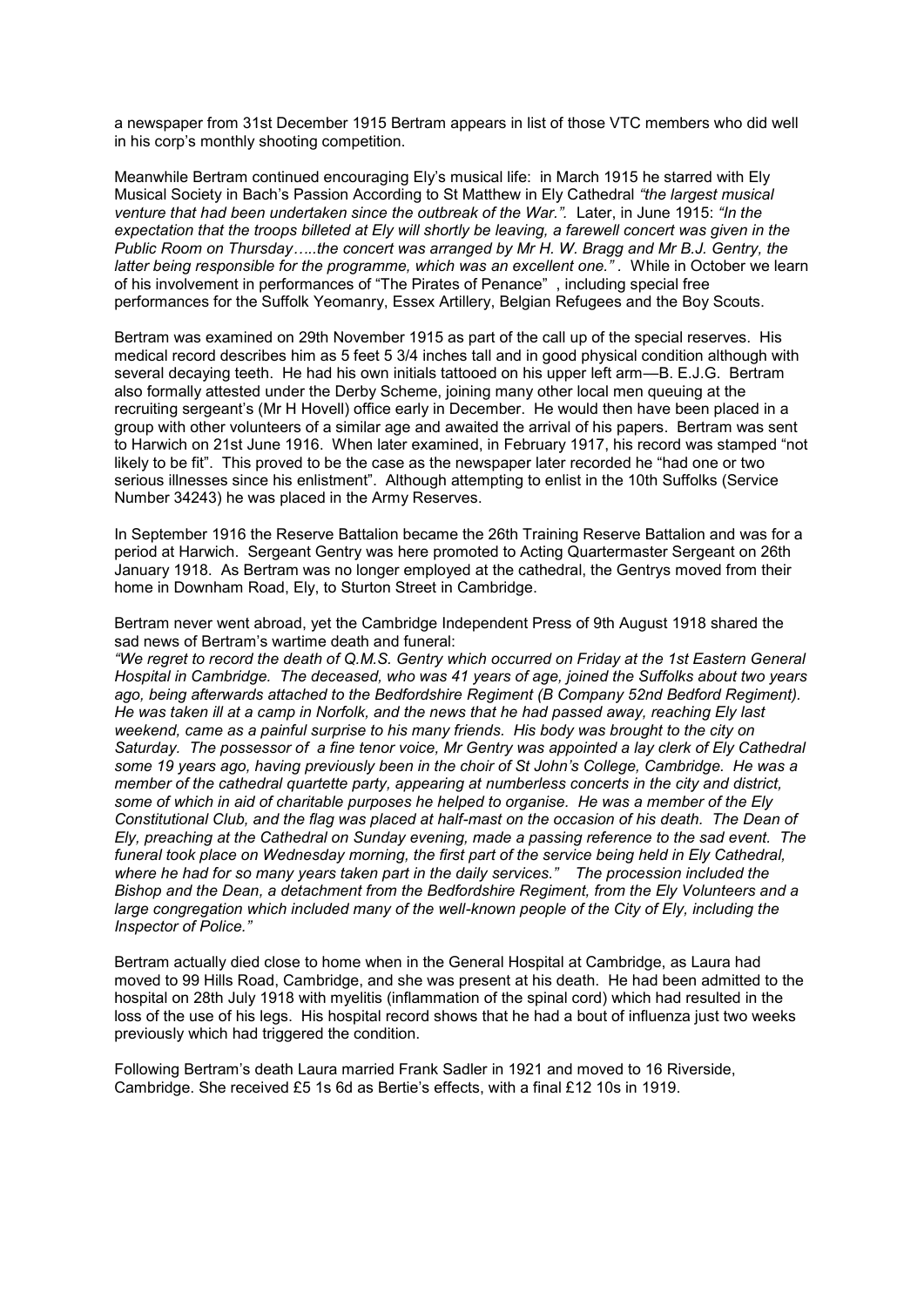

*Bertram Gentry (right) in a rather different uniform—appearing in Ely Trinity Amateur Operatic Society's "HMS Pinafore"*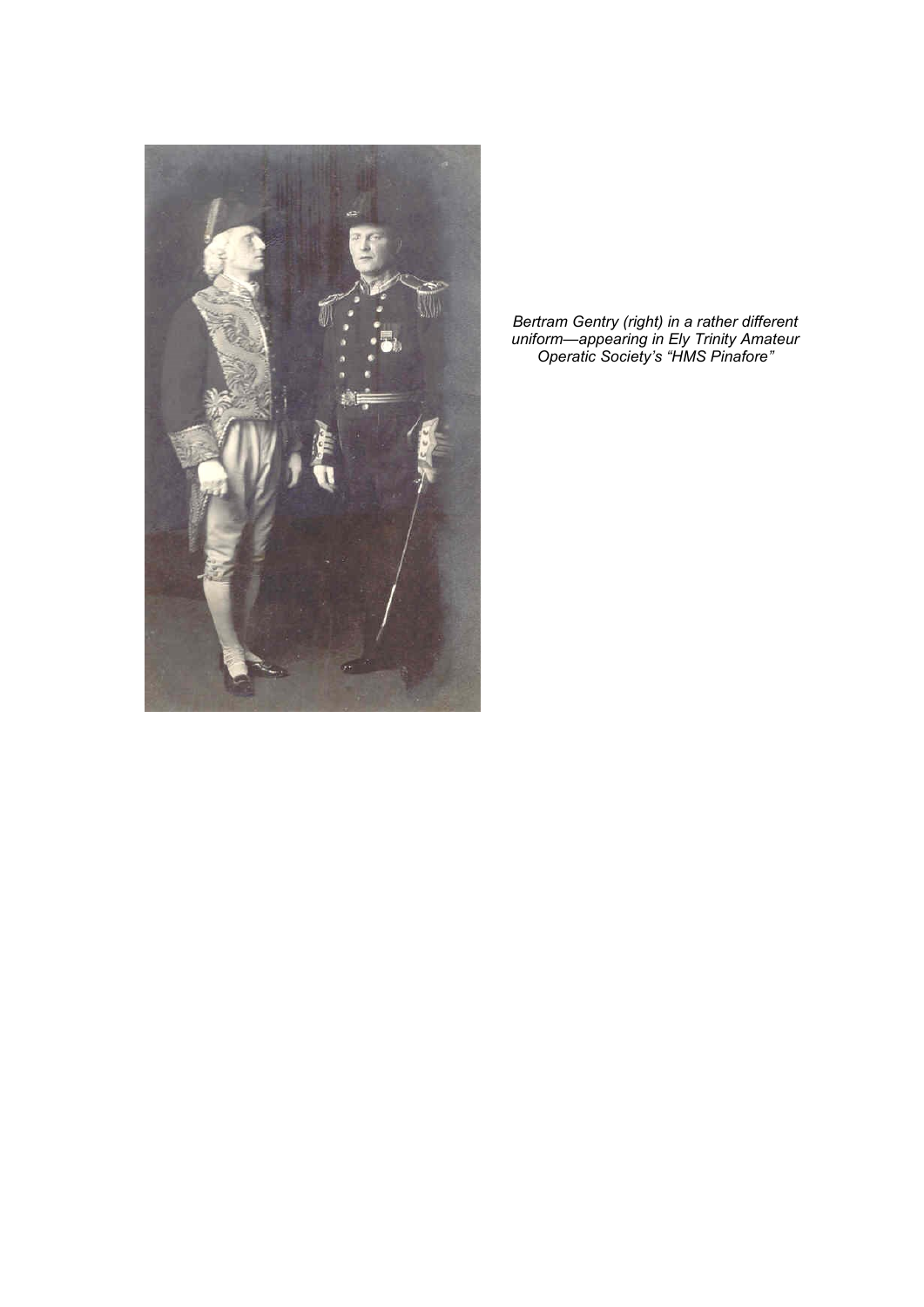#### **Alfred GIDDENS**

| <b>Born</b>              | 1867                                             |
|--------------------------|--------------------------------------------------|
| Killed in Action or Died | 6th April 1918, age 50                           |
| <b>Buried</b>            | St Andrews Churchyard, Sutton,<br>Cambridgeshire |
| <b>Unit</b>              | <b>Royal Defence Corps</b>                       |
| <b>Rank</b>              | Lance Corporal, Service Number 24808             |
| <b>Awards</b>            | Did not serve abroad                             |

**Alfred Giddens** was the eldest son of Samuel Giddens (1841 Sutton, Cambridgeshire) and Mary Ann (nee Knight 1841 Rushden, Northamptonshire). Alfred was born in Sutton in 1867, and his younger siblings were also born in the village: Ernest (1869); Minnie (1871); Arthur (1873); Laura (1875); and Ellen (1878). Alfred was baptised in St Andrews Church in Sutton on 28th July 1867.

The 1871 Census sees the Giddens family living in the Ship Inn in Sutton High Street where Samuel was both the publican and a butcher. In 1881 they were still living in the High Street and this time Samuel was recorded only as a butcher; it is not clear whether the family had moved home, or simply closed down the pub. Ten years further on and in the 1891 Census some of the family had moved to 1 Archway Cottage, Pound Lane, Sutton and this is where Samuel and Mary Ann continued to live until their deaths in 1918 and 1920 respectively.

Alfred is difficult to locate in either the 1891 or 1901 Censuses and this, coupled with a fact that he was in the National Reserve in 1914, indicates that he had an army career, although in this case no service record has been located. However, it is known that eventually Alfred became a bootmaker, working for Messers Blakeman and Son of Forehill, where he was "highly respected by all who knew him".

In 1906 Alfred married Ruth Norman (1875 Ely); the family lived at 42 Cambridge Road, Ely where their children Laura (1907), Samuel (1908), Doris (1912) and William (1914) were born. Ruth also had an illegitimate son, Percy Aubrey Norman (1898 Ely) who lived with the couple, and whom Alfred regarded as his own son. Ruth herself had been a bootfitter, so this suggests how the couple met, and her parents also lived nearby in Cambridge Road. Alfred ran his own bootmaking business out of Cambridge Road.

Alfred was called up from the Reserve to join the Cambridgeshire Regiment at the outbreak of the War (Service Number 23306) and because of his age was on Home Service. The Royal Defence Corps was formed in 1917 out of the home service battalions; the role of the regiment was to provide troops for security and guard duties inside the United Kingdom including guarding important locations such as ports, factories, bridges, or prisoner of war camps. Alfred was stationed at Maidstone in Kent with the Corps, where he later died of bronchial pneumonia at the Howard de Walden V.A.D Hospital (the newspaper recorded "he had not enjoyed good health of late"). His body was brought back to his birthplace of Sutton for burial, and, although he did not have a full military funeral, his coffin was draped in the Union Jack on its journey.

Alfred left effects £345 3s 6d to his widow. He is commemorated on both the Ely Market Place Memorial and on the Memorial in St Mary's Church.

*Alfred's stepson, Percy Norman, served in the Cambridgeshires.*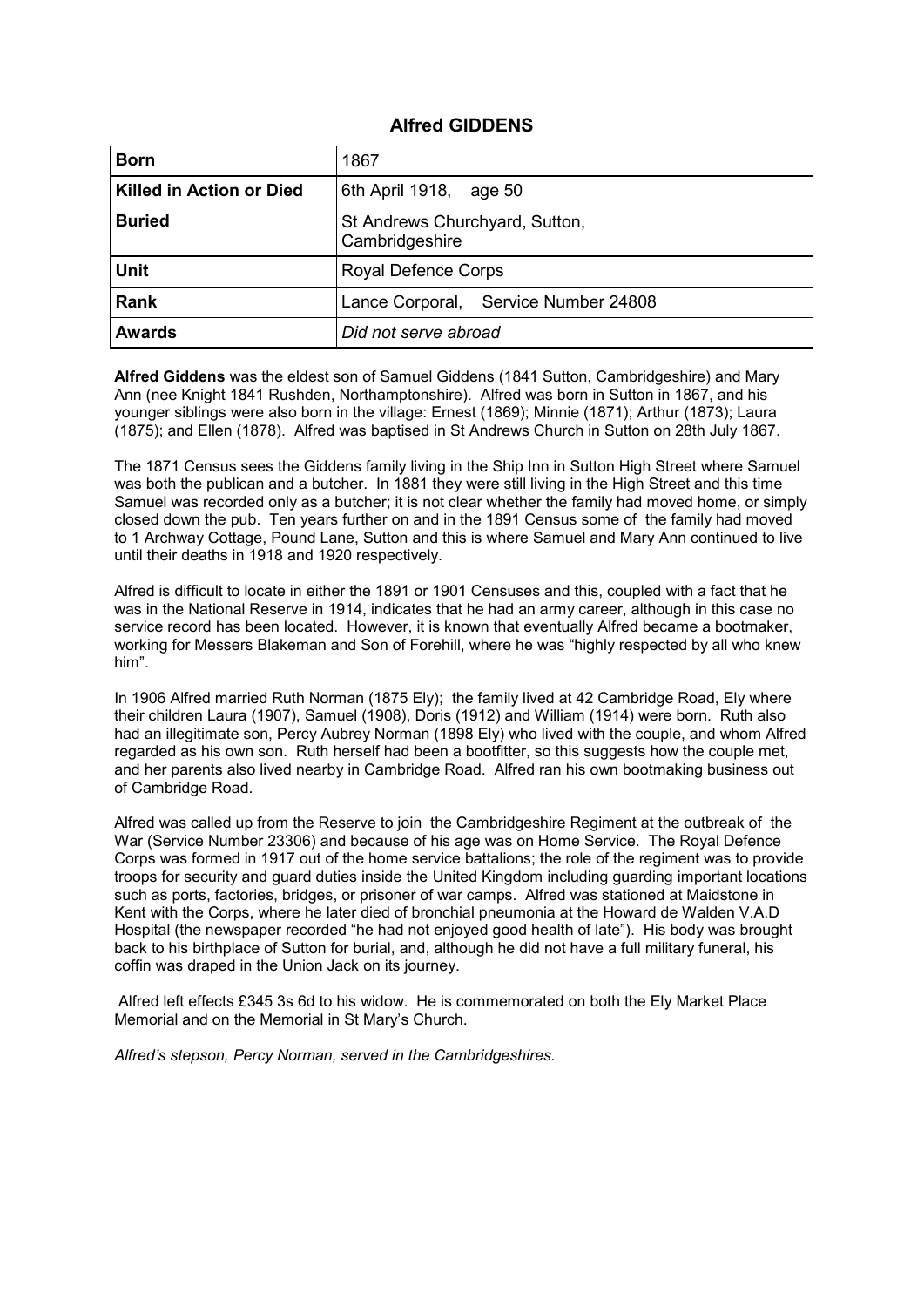### **John Thomas GRANFIELD**

| <b>Born</b>              | 30th July 1876                                                       |
|--------------------------|----------------------------------------------------------------------|
| Killed in Action or Died | 9th July 1917, age 40                                                |
| <b>Buried</b>            | Grave F. 133A. Lyness Royal Navy Cemetery,<br>Island of Hoy, Orkneys |
| <b>Unit</b>              | <b>HMS Vanguard</b>                                                  |
| <b>Rank</b>              | Chief Stoker, Service Number 283620(CH)                              |
| <b>Awards</b>            | British War Medal and Victory Medal                                  |

*This soldier is incorrectly listed as Cranfield on the Ely Market Place Memorial.*

**John Thomas Granfield** is one of only two sailors commemorated on the Ely Market Place Memorial; he was a casualty of the infamous sinking of HMS Vanguard when she was at her moorings at Scapa Flow in the Orkneys. HMS Vanguard sank when unstable cordite she was carrying exploded and blew up the ship's main magazine. A newspaper account stated*: "a colossal numbing explosion extinguished the flame, and Vanguard was lost to sight in a black cloud of smoke, and bits of her began to rain down on the Fleet. A complete 12 inch gun turret, weighing over 400 tons, landed on Flotta over a mile away from the ship, and burning debris set fire to the moorland".*  95 of the ship's officers and men were ashore at the time, but 806 men were still aboard, of whom only two survived the inferno and the ship's rapid sinking.

John was born in Little Downham in 1876 and was the middle of three sons of William Granfield (1845 Little Downham) and Ann (nee Casburn, 1845 Little Downham) His brothers were James William (1874 Little Downham) and Charles Henry (1879 Little Downham. There was also in the family an older sister, Emma (1868 Little Downham), and an older but short-lived James William  $(1870 - 72)$ .

There are several variant spellings of John and his family's surname in the different public records such as Grandfield, Grantfield, Cranfield and Cranefield; Grandfield is the name under which John's birth was registered and also the name on his grave.

John's father William died just before the 1881 Census was taken, so in the 1881 Census the widowed Ann, her father-in-law and the three boys are shown living at Coys Cottage, Downham Road, Ely. William Granfield (1816 Little Downham) was still working on the farms to help support his grandchildren. Ann died in 1889 at the age of forty-seven, which left John an orphan at the young age of thirteen. By the 1891 Census fifteen year old John can be found as a farm servant (i.e. an unmarried farm worker who lived in the famer's house) at the Normans' farm, Tyegore, Little Downham.

Clearly going to sea was a more attractive option to John than working as a farm labourer, and he embarked on a career with the Royal Navy in October 1896, rising to chief stoker. In the 1911 Census he can be seen in this role aboard HMS Triumph, serving with the Mediterranean Fleet. He still regarded Ely as his home, and when ashore he stayed with his aunt, Susan Casburn, in Newnham Street Ely.

John was serving with HMS Vanguard when the War broke out and this continued to be his posting. He had no chance of surviving the sinking of his ship, but at least his body was one of those recovered from the sea, and he was buried with another of the Vanguard's chief stokers, A.H. Tidmarsh, on Hoy. He was just a few months short of twenty-one years of service.

John left effects of £524 8s 3d. He was recorded on the Holy Trinity Memorial as well as the Ely Market Place Memorial,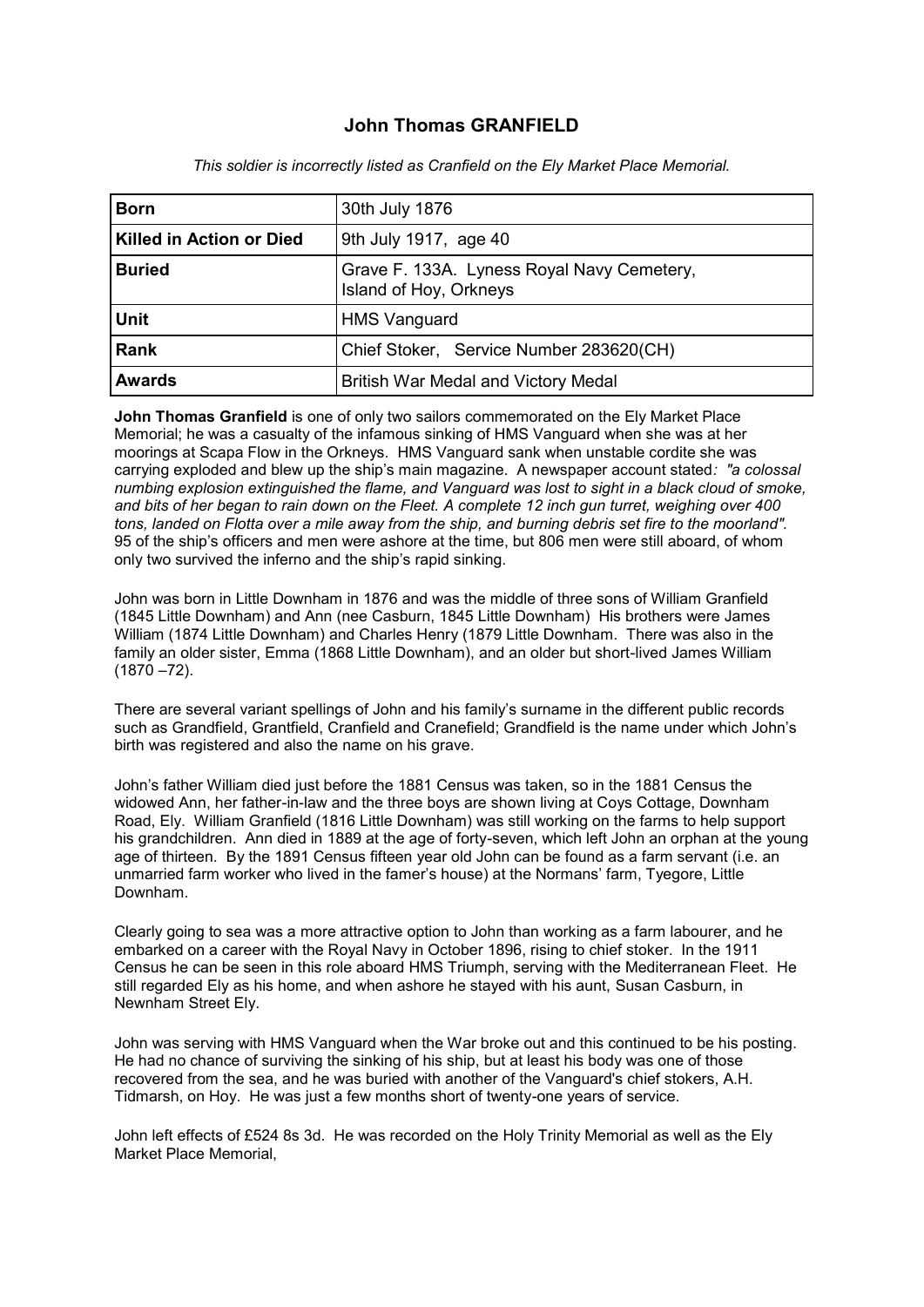### **Herbert Victor GRAY and William John GRAY**

| <b>Born</b> Herbert Victor | 1st August 1897                                                    |
|----------------------------|--------------------------------------------------------------------|
| Killed in Action or Died   | 15th September 1918,<br>age 21                                     |
| <b>Buried</b>              | Grave IV. D. 29, Aire Communal Cemetery,<br>Pas de Calais, France. |
| <b>Unit</b>                | 11th Battalion, Suffolk Regiment                                   |
| <b>Rank</b>                | Private, Service Number 20997                                      |
| <b>Awards</b>              | British War Medal and Victory Medal                                |

| <b>Born</b> William John        | 22nd October 1894                                                         |
|---------------------------------|---------------------------------------------------------------------------|
| <b>Killed in Action or Died</b> | 16th August 1917, age 22                                                  |
| Commemorated                    | Panel 98 to 99, Tyne Cot Memorial,<br>Zonnebeke, West-Vlaanderen, Belgium |
| <b>Unit</b>                     | 1st Battalion, Essex Regiment                                             |
| <b>Rank</b>                     | Lance Corporal, Service Number 31550                                      |
| <b>Awards</b>                   | British War Medal and Victory Medal                                       |

**William** and **Herbert Gray** were the two youngest sons of James Gray (1857 Fulbourn, Cambridgeshire) and his wife Sophia Elizabeth (nee Farrington 1860 Sawston, Cambridgeshire). The family lived in Sawston for many years, where all the children were born: James William Farrington (1879); Celia (1882); Relley Mary (1884-85); Morelley aka Miralda (1886); Agnes (1888- 89); Joseph (1890-91); Clotilda (1893); William (1894); Herbert (1897). James was a farm labourer, although he later became a labourer at the brewery, and his wife Sophia was a rag cutter at the local mill. The family lived in Sawston High Street for almost twenty years.

Sophia died in June 1901. Her widower, James, married Emma in 1903 and they continued to live in Sawston until at least 1907, but by the 1911 Census they were living in a tent in Loves Lane, on Reach Road, Burwell; James then gave his occupation as casual labourer. In 1911 fourteen year old William and his sister Clotilda were living with their aunt and uncle John and Miralda Webb and their children. The Webbs were travelling hawkers who happened to be in the Linton area on census night. Herbert meanwhile was living with his sister Miralda and her husband John Sargent and their two children in Baldock, Hertfordshire; he at least had a more settled existence, as his brother-in-law was employed as a horsekeeper on a local farm, and Herbert was able to finish his schooling. The only other surviving Gray brother, James, had moved away to Spittlegate in Lincolnshire.

William settled in Ely and, given his background, it is probable he found work as a labourer. It appears that Herbert also spent some time here, reunited with his brother, although by the time he enlisted in the War he was with the Sargents in East End Cottages, Goldington, Bedfordshire, and working as a farm labourer.

Herbert enlisted in the Suffolks on 28th July 1915 at Bedford and reached France on 3rd June 1916. For two years he fought on the Somme, the Scarpe, and at Passchendaele until he was badly wounded in the Battle of Lys and taken to the 54th Casualty Clearing Station at Aires, 13 kilometres behind the lines, where he died of his wounds in the chest, back and head, compounded by bronchitis.

William, meanwhile, enlisted with the Essex Regiment at Ely. His battalion served first at Gallipoli, but it is probable that William was one of the recruits who joined them when they moved to France in March 1916. He was killed in action on the Ypres Salient in the Third Battle of Ypres